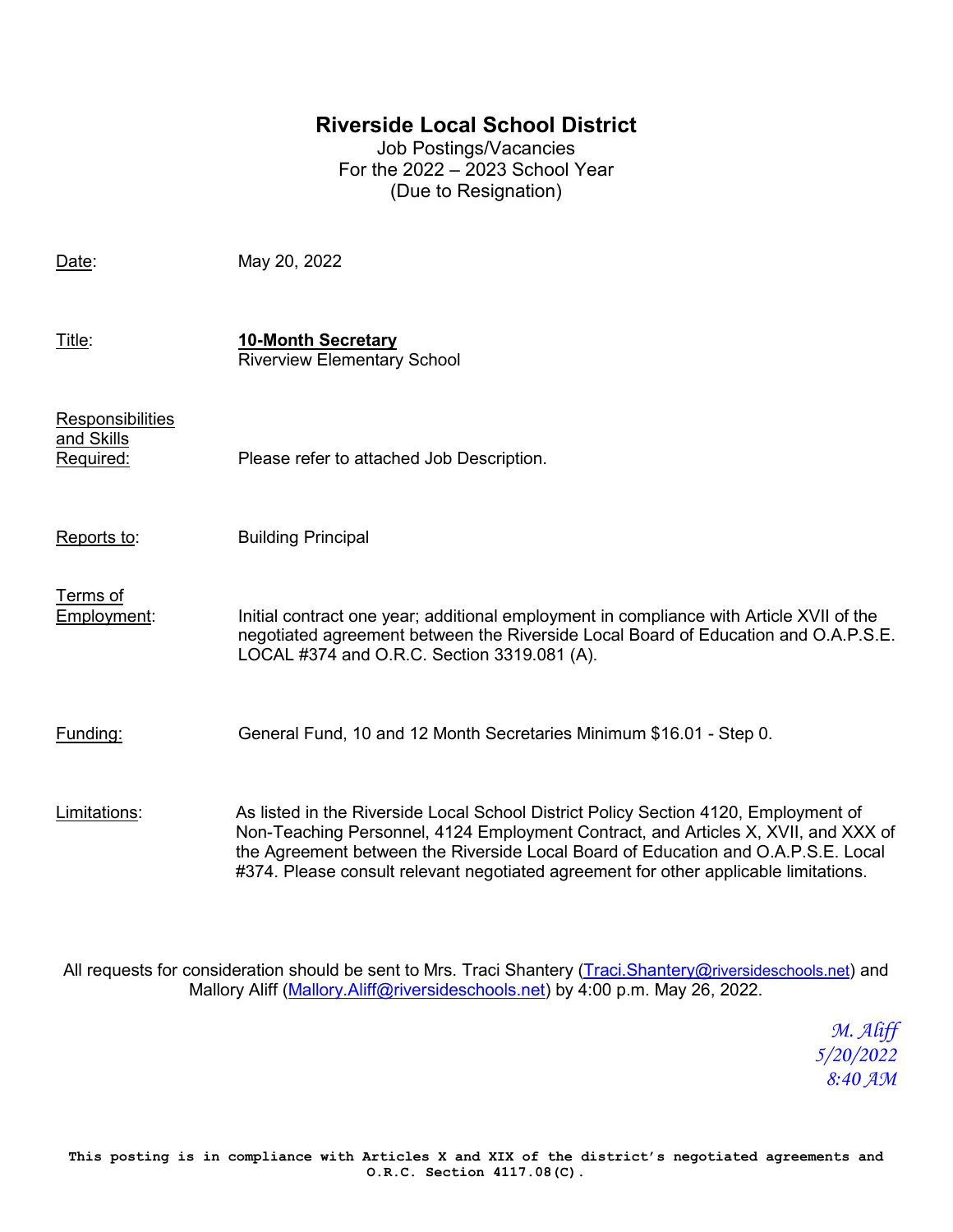# **JOB DESCRIPTION**

## DUTIES AND RESPONSIBILITIES

**Position: BOARD OFFICE SECRETARY/SCHOOL SECRETARY**<br>**Responsible to:** Superintendent / Building Principal **Responsible to**: Superintendent / Building Principal **Superintendent / Principal Job Goal**: To assure the smooth and efficient operation of the school office so that the office's maximum positive impact on the education of children can be realized.

### **Qualifications**:

- 1. High School diploma.<br>2. A reasonable degree
- 2. A reasonable degree of proficiency in typing, dictation, and bookkeeping as related to the secretarial position.
- 3. Working knowledge of basic office procedures and the operation of common office equipment and machines.
- 4. Ability to function harmoniously with staff, pupils, and general public.

### **Performance Responsibilities**:

- 1. Performs the usual office routines and practices associated with a busy, yet productive and smoothly run school office.
- 2. Maintains such school records as shall be required.
- 3. Receives and routes all incoming calls.
- 4. As directed by the superintendent/principals, assists teachers in preparing instructional materials.
- 5. Processes all changes and adjustments in student schedules throughout the year as directed by the superintendent/principal.
- 6. Processes communications of various types; including correspondence, reports, notices, recommendations, etc., as directed by the superintendent/principal.
- 7. Obtains, gathers, and organizes pertinent data as needed and puts it into usable form as directed by the superintendent/principal.
- 8. Maintains a regular filing system and processes incoming correspondence as directed.
- 9. Maintains and requisitions supplies as needed and directed by the superintendent/principal.
- 10. Performs any bookkeeping tasks, including banking, associated with the specific position, as directed.
- 11. Welcome visitors and directs them to the area or persons associated with the business.
- 12. Processes student forms, records, etc., as directed.
- 13. Performs other duties as pertinent to the position in order to achieve the goals of the job as directed by the superintendent/principal.
- 14. Remain free of any alcohol or non-prescribed controlled substance in the workplace throughout his/her employment in the District.
- 15. Responsible to help instill in students the belief in and practice of ethical principles and democratic values by serving as role model.
- 16. Provides critical analysis as needed.
- 17. Generates written work-product as needed.<br>18. Reports misconduct or violations of policy or
- Reports misconduct or violations of policy or procedure.
- 19. Must not disrupt the proper functioning of your position or department.